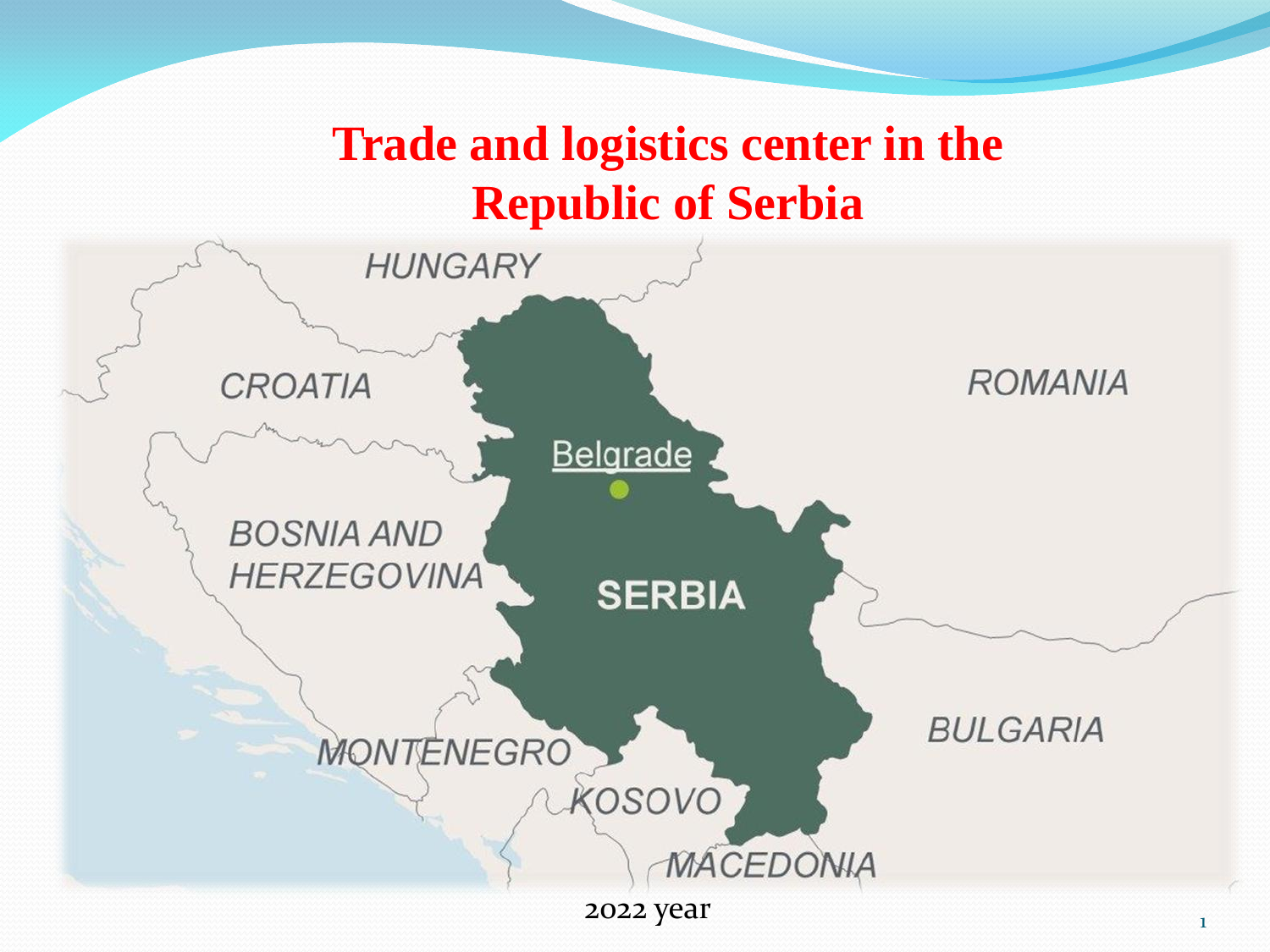## **GENERAL INFORMATION**

**The development of the project is possible within the framework of the signing of an intergovernmental** agreement between the Russian Federation and the Republic of Serbia, as well as private investments **The proposed project is appropriate for entering into a number of strategic directions for foreign economic** activity between the Russian Federation and the Republic of Serbia

■ The required land area is from 25 hectares (first stage) and up to 300 hectares (second stage). It is preferable to place Trade and logistics center in the Republic of Serbia on transport arteries: the coastal waters of the Danube or Savva, or exit highways to the EU countries (Bosnia-Herzegovina, Croatia, Hungary) with the prospect of creating a developed transport and river-port infrastructure.

#### **PROJECT OBJECTIVE**

 creation of a logistics platform for foreign economic and economic activities of Russian companies with partners from the Republic of Serbia and EU countries

#### **PROJECT OBJECTIVES**

**L** Localization of support measures for Russian companies in the Republic of Serbia;

The use of duty-free preferences for most goods produced in the Republic of Serbia at the facilities of Russian companies;Оптимизация возможных налоговых преференций;

Reduced transportation costs.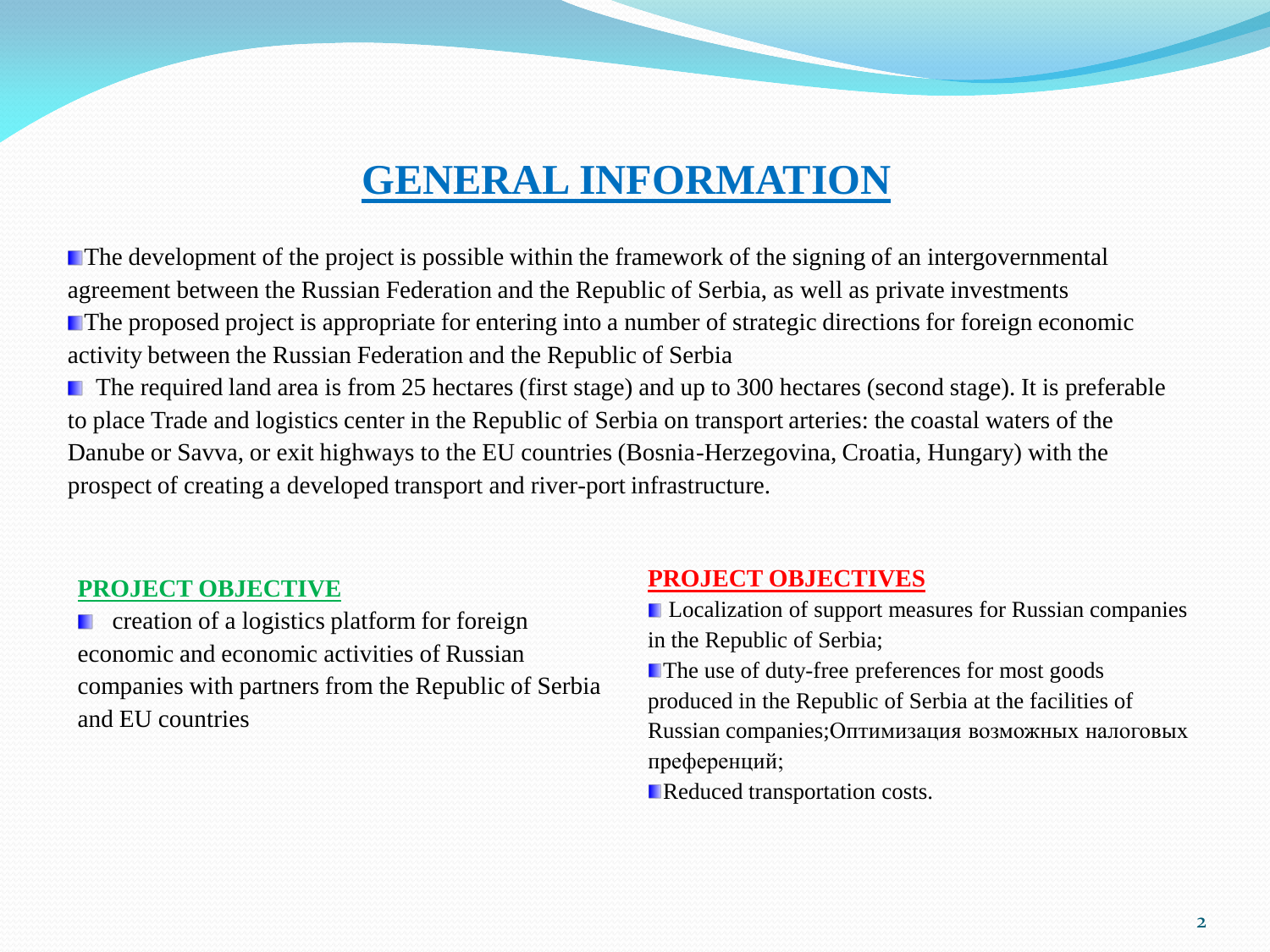## **FREE TRADE BETWEEN THE EURASIAN ECONOMIC UNION AND THE REPUBLIC OF SERBIA**

#### **Economy of the country**

| dollars |  |
|---------|--|
|         |  |

Predictable preferential conditions for the access of goods to the Serbian market are being created for the Russian exporter and exporters of the EEC member states . Serbia has free trade agreements with Russia, Turkey, the EU, EFTA, and along with 5 other European countries, it is part of the free trade organization - CEFTA . Prior to the entry into force of the Agreement, the basis for trade relations between Russia and Serbia was the Free Trade Agreement of 2000 (amended in 2011), according to which 95 % of goods in mutual trade are exempt from customs duties .



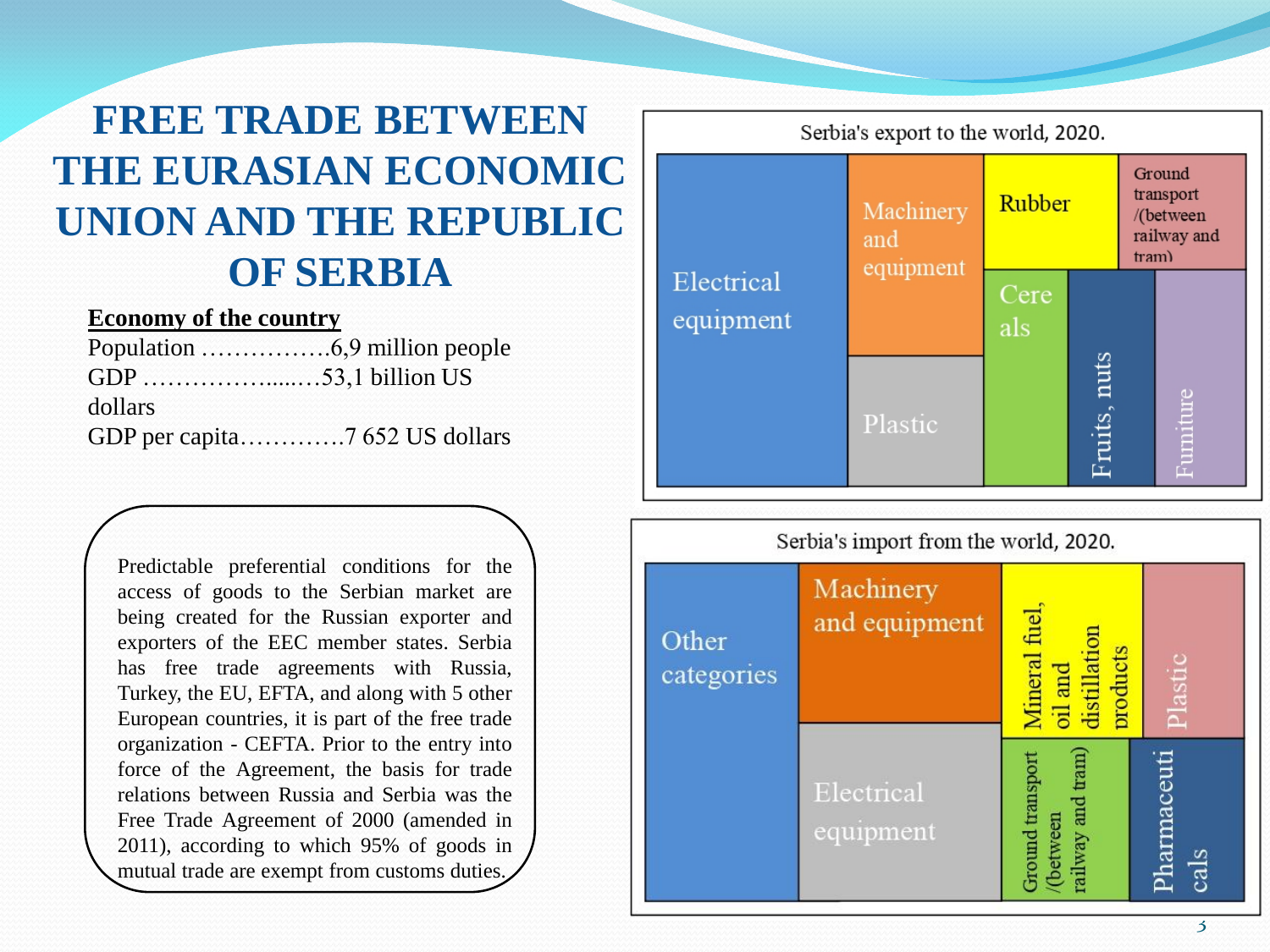# **GEOGRAPHICAL LOCATION**

**Serbia, officially the Republic of Serbia— is a landlocked country in southeastern Europe, in the central part of the Balkan Peninsula.**

dina

**It borders Macedonia to the south, Bulgaria and Romania to the east, Hungary to the north, Croatia and Bosnia and Herzegovina to the west, Montenegro and Albania to the southwest.**

Three areas stand out: Serbia proper and the autonomous territories — Vojvodina (2 million) and Kosovo and Metohija (1.95 million).Until June 2006, it was part of the confederate State Union of Serbia and Montenegro, also called Little Yugoslavia. Area: 88,361 km2. Population: 9.40 million people. Sabac **Obrenov** 

**The distance from Serbia to Moscow is 2325.8km Transit time on the way:by car 7-17 days; by sea and by car - 7-17 days Border points - Belgrade, PristinaCustoms clearance of goods from Serbia to customs:St. Petersburg, Ust-Luga, Moscow**

#### **Major cities**

The capital of Serbia isBelgrade (about 2 million people).Pristina (195 thousand people), Nis (185 thousand people), Kragujevac (177 thousand people), Novi Sad (175 thousand people), Prizren (117 thousand people), Subotica (98 thousand people), Chacak (92 thousand people), Zrenyanin (80 thousand people).

#### **Transport**

arevac

Resita

Caransebe

Serbia, and especially the Morava River Valley, is often called the "crossroads of East and West", which is one of the main reasons for its turbulent history. This valley is the easiest way to travel by land from continental Europe to Greece and Asia Minor. The main European autobahns going through Serbia are E75 and E70. E763/E761 is the most important road connecting Serbia with Montenegro.The Danube is an important international river route that flows through Serbia.

Lupeni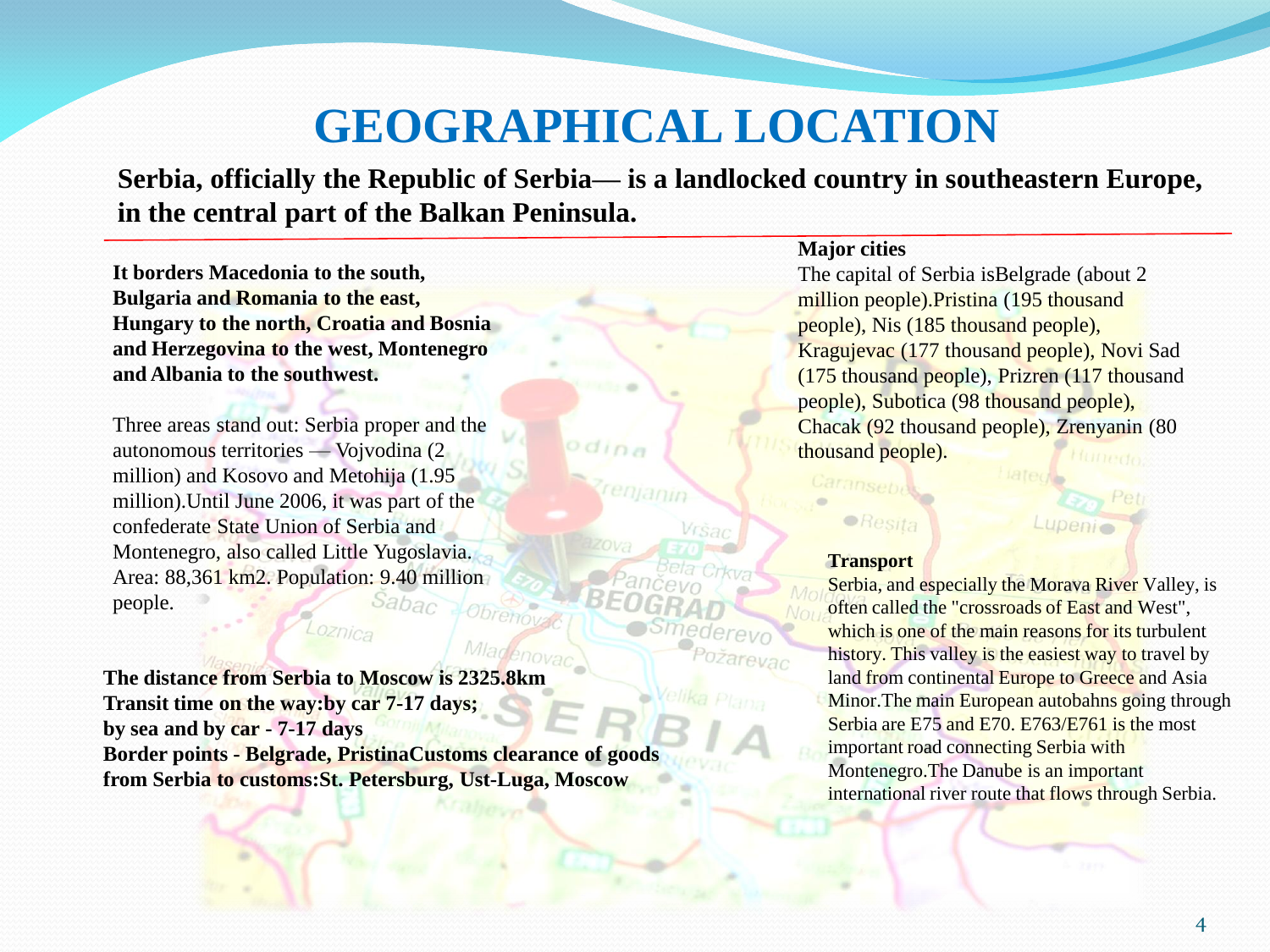## **HOW TO BECOME PRESIDENT:**

**Submit an application on the website www.BusinessWordExpert.c om (BWE Partners section), using a special form Place an application, business plan and project presentation in Russian and English on the website www.BusinessWordExpert. com To coordinate the project together with the RPZ CC(Business WordExpert)) Conclude an agreement with the RPZ Management Company (BusinessWordExpert) on conducting industrial and production activities and obtaining a resident Create a legal entity in accordance with the legislation of the Republic of Serbia**

## **BENEFITS FOR RESIDENTS:**

### **Managerial:**

**100% ownership of your foreign company 100% foreign management of import/export operations The possibility of labeling goods Made in Serbia**

### **Economic:**

- **Possibility of 100% repatriation of income**
- **Duty-free deliveries and shipments of most goods**
- **Exports to other countries are not subject to duties and excise taxes (for most of the range of goods) Provision of rental holidays, preferential tariffs for energy resources**
- **Special preferential tax treatment**

### **Transport:**

**Proximity to the main river, railway and road transport infrastructures Profitable logistics solutions**

**certificate**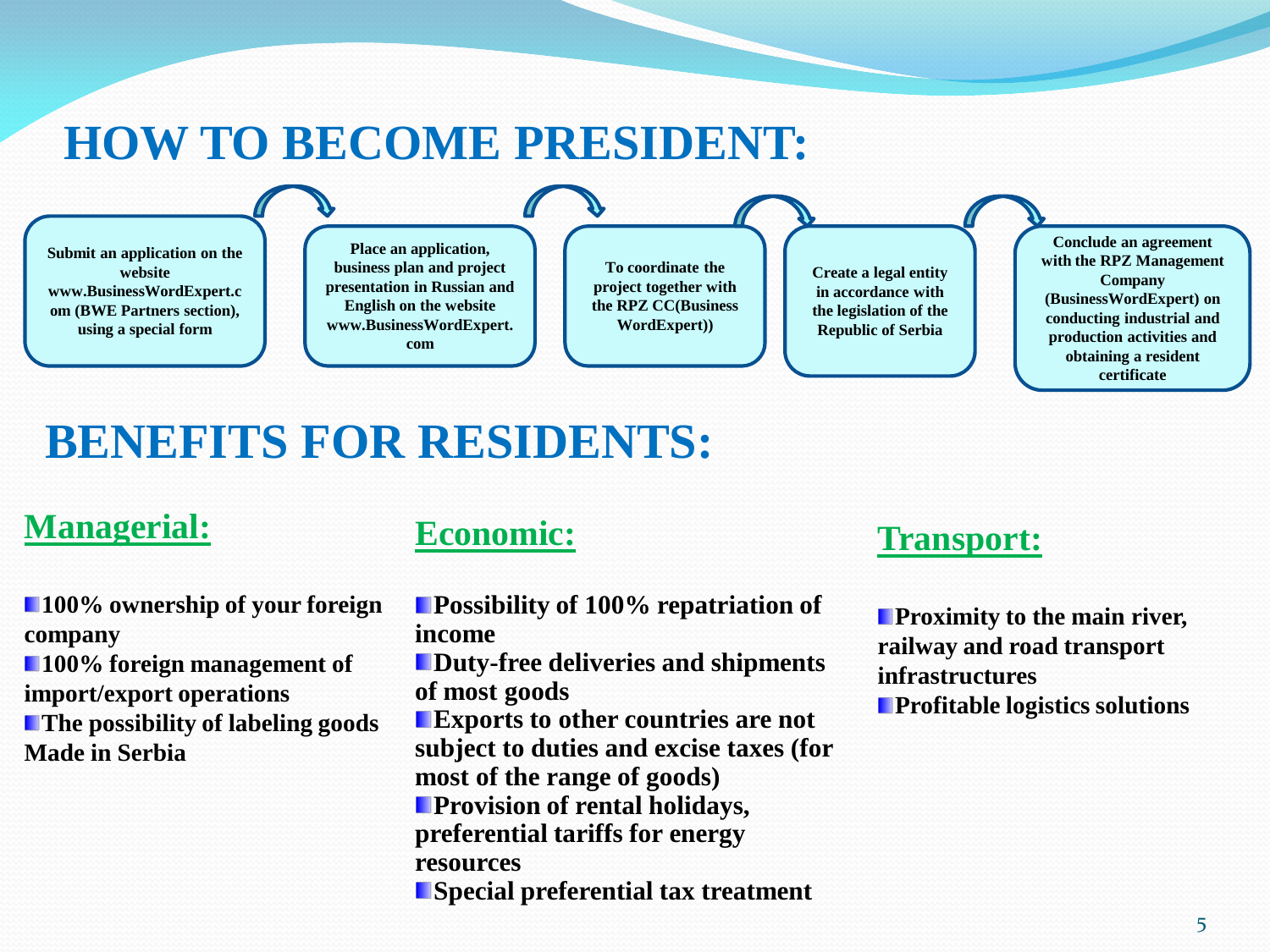## **TAXATION SCHEME**

Corporate taxes:

- Corporate income tax 15% (non-residents are taxed only on profits in Serbia)
- $\checkmark$  20% withholding tax (dividends, profit share, royalties, interest, capital gains, payments related to the rental of real estate and other assets)
- $\checkmark$  Personal income tax earnings 10%
- $\checkmark$  Value added taxspecial rate of 10% (on basic products, daily newspapers, medicines, utilities, etc.)0% (with the right to deduct incoming VAT) for the export of goods, transport and other services directly related to export, international air transportation.0% (without the right to deduct incoming VAT) for securities trading, insurance and reinsurance, rental of apartments, commercial premises, etc.
- $\checkmark$  Social insurance of employees only about 65% from the net profitby the end of 2022, the employer may be exempt from taxes and payroll deductions tofacilitate the employment of young repatriates.
- reduction of the tax base and deductions for the employment of foreigners

## **STATE SUPPORT MEASURES FOR FOREIGN INVESTORS**

Agreement on avoidance of double taxation – The Republic of Serbia has concluded an agreement with the Russian Federation on avoidance of double taxation Tax benefits – up to 80% of income from the commercialization of intellectual property can be exempt from corporate income tax Deduction for R&D - research and development costs in the Republic of Serbia can be recognized as expenses in the tax balance in double

amount

IP BOX and R&D deductions can be summed up, which reduces corporate income tax to 0%.

Investing in startups - The Corporate Income Tax Law provides for a tax exemption of 30% of investments in a startup

Recognition of marketing costs in general – the costs of advertising and promotional activities are fully recognized in the tax balance as expenses.

Rest and employee bonding are classified as operating expenses and are not taxed.

6 Customs privileges – Foreign persons wishing to invest in Serbia in the form of equipment imports (with the exception of passenger cars and gambling equipment) may be exempt from customs duties and other duties if the imported equipment complies with environmental standards of Serbia.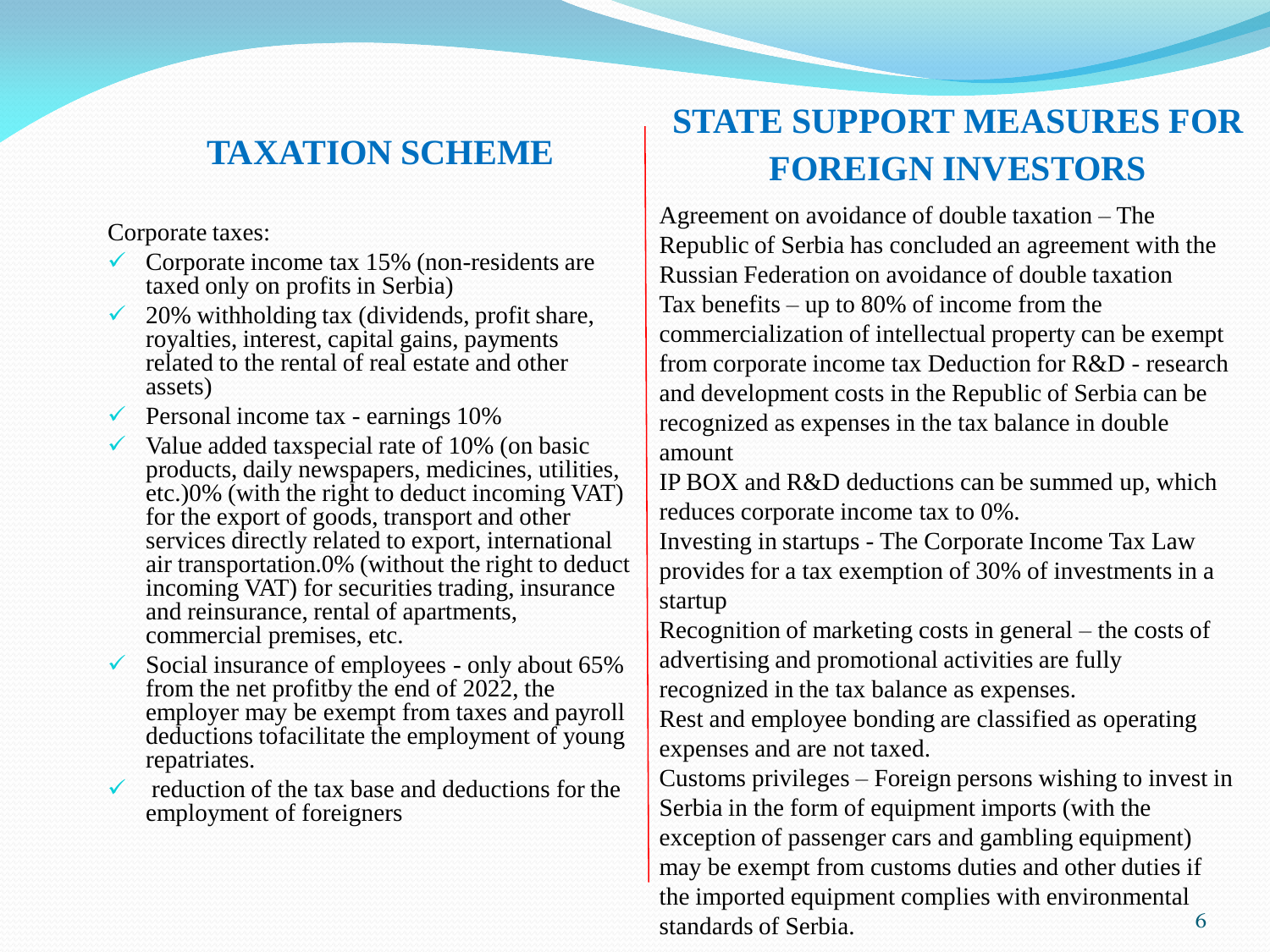# **CUSTOMS REGULATIONS AND TARGET MARKETS**

- $\checkmark$  Companies operating in the Trade and logistics center in the Republic of Serbia are allowed to import/export various goods independently or through a third party without being included in the list of importers and without prior import permission
- As we see it, any Serbian product can be considered as a product suitable for export abroad
- General import rules do not apply to imports from abroad to the zone
- Goods can be obtained from the territory of the Republic of Serbia for operational or export purposes
- Goods exported to the Republic of Serbia are subject to the general rules of export from outside the country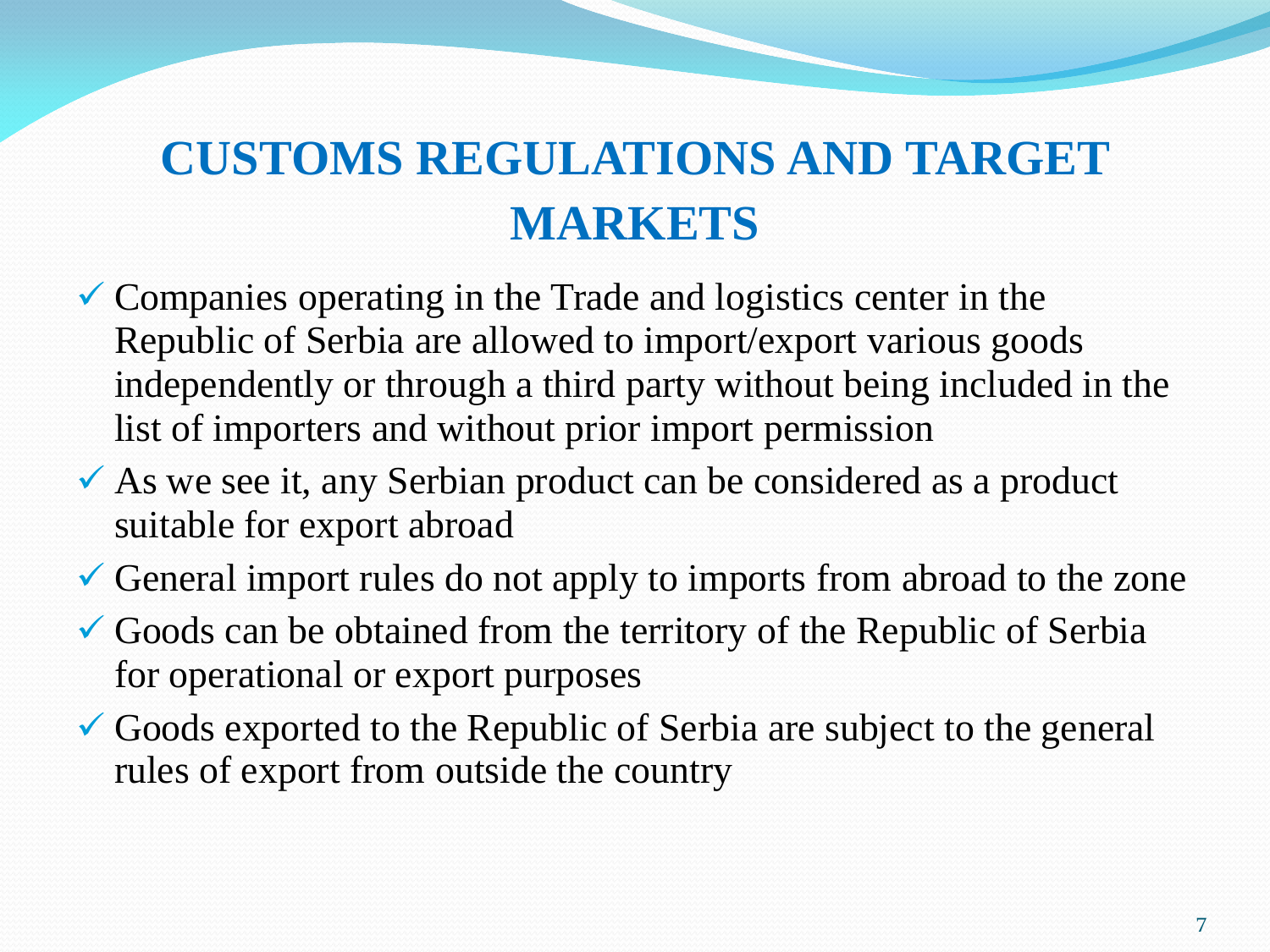**Trade and logistics center in the Republic of Serbia is a territory of new opportunities for the development of your business. All the necessary infrastructure and conditions for the successful implementation of any type of projects will be created within the framework of the site. From opening a representative office to creating a full-fledged production.**

> **Trade and logistics center in the Republic of Serbia is a platform not only for Russian companies to enter the market of the Republic of Serbia, but also for increasing supplies, including to the EU countries**